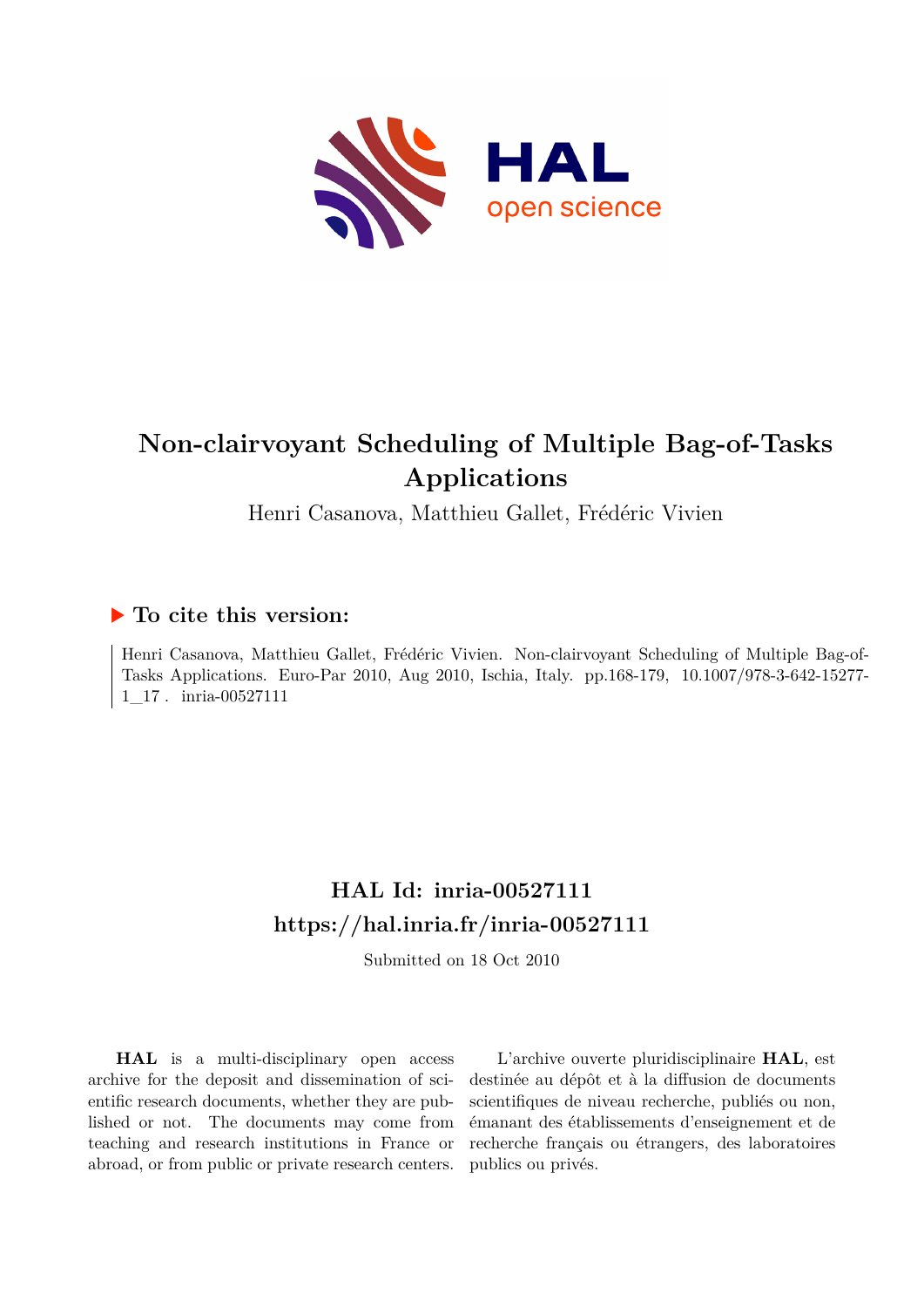# **Non-clairvoyant Scheduling of Multiple Bag-of-Tasks Applications**

Henri Casanova<sup>1</sup>, Matthieu Gallet<sup>2,3</sup>, and Frédéric Vivien<sup>1,2,3</sup>

 $<sup>1</sup>$  University of Hawai'i at Mānoa, HI, USA</sup>

 $^2$  École normale supérieure de Lyon, France <sup>3</sup> INRIA, France

**Abstract.** The bag-of-tasks application model, albeit simple, arises in many application domains and has received a lot of attention in the scheduling literature. Previous works propose either theoretically sound solutions that rely on unrealistic assumptions, or ad-hoc heuristics with no guarantees on performance. This work attempts to bridge this gap through the design of non-clairvoyant heuristics based on solid theoretical foundations. The performance achieved by these heuristics is studied via simulations in a view to comparing them both to previously proposed solutions and to theoretical upper bounds on achievable performance. Also, an interesting theoretical result in this work is that a straightforward *on-demand* heuristic delivers asymptotically optimal performance when the communications or the computations can be neglected.

#### **1 Introduction**

Bag-of-tasks (BoT) applications are parallel applications comprised of (many) independent and similar tasks. Although simple, this application model is typical of a large and relevant class of applications, including parameter sweep applications [1]. Due to their simple structure, many BoT applications are executed on volunteer computing platforms like BOINC [2]. Many studies are devoted to the scheduling of these applications on distributed platforms. On the one hand, a few studies [3,4,5,6,7] propose *theoretically sound* solutions. These studies consider either a single BoT application [3] or several [4,5,6,7]. They all take into account the costs, i.e., the overhead, of computations and communications. They assume that the scheduler has perfect knowledge of platform and application characteristics, that these characteristics do not change over time, and that the different tasks in a BoT application are perfectly identical. These assumptions rarely hold in practice. On the other hand, other studies propose *pragmatic* heuristics that are backed neither by a theoretical foundation, nor by a comparison to theoretical bounds on achievable performance. The corpus of proposed heuristics is large and diverse: some authors consider application characteristics to be perfectly known [8,9] and others consider them to be completely unknown [10]; some authors assume that all tasks in a BoT have the same characteristics [9] and others that they have different characteristics [10,11,8]; some authors assume perfect knowledge of platform characteristics [8,9], others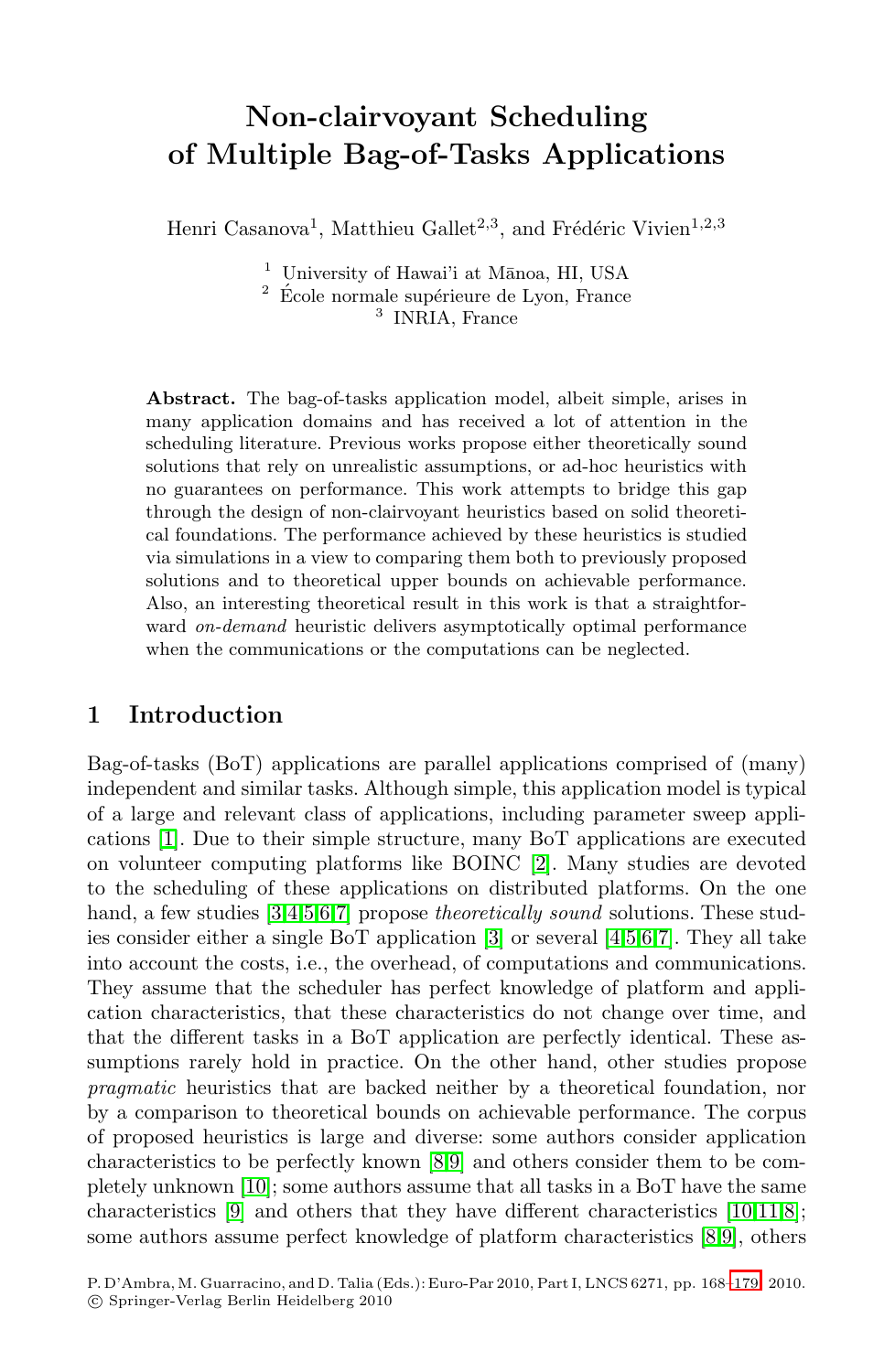only partial knowledge [11,12], and some follow a knowledge-free approach [10]; some authors take into account communications [11] while others ignore them entirely [10,8,12]; while some authors consider a single BoT application [9], most consider several BoTs simultaneously [12,10,11,8]; finally, some authors consider failure-prone platforms [10,13] or input-data sharing between tasks [11].

Our goal is to design an approach that remedies the shortcomings of both the theoretical and the pragmatic previously proposed approaches. Our approach takes into account both computation and communication costs, and is applicable to the scheduling of several BoT applications whose characteristics are not perfectly known. Our main contributions are:

- **–** A polynomial-time approximation scheme for the clairvoyant case;
- **–** Non-clairvoyant heuristics that rely on historical information and that are based on the approximation scheme;
- **–** A proof that the simple dynamic *on-demand* heuristic is asymptotically optimal when either communication costs or computation costs dominate;
- **–** Exhaustive simulations to assess the quality of our heuristics.

The rest of the paper is organized as follows. We define the problem formally in Section 2. We study the clairvoyant case, that is, the theoretical case that assumes perfect knowledge, in Section 3. In Section 4 we consider the nonclairvoyant case where task execution times are not known beforehand. Section 5 presents our simulation results. Section 6 concludes the paper with a summary of results and future work directions. The missing proofs and additional simulation results can be found in a research report [14].

# **2 Models and Problem Definition**

#### **2.1 Platform Model**

We consider a star-shaped distributed platform with a master processor  $P_0$  connected to n worker processors  $P_1, \ldots, P_n$ . This platform is heterogeneous: worker  $P_i$  computes at speed  $s_i$  (in flop/s) and communicate with a bandwidth  $bw_i$ (in byte/s). For communications we use the bounded multi-port model [15]: a processor can be involved in an unbounded number of simultaneous communications, but the sum of the transfer rates of these communications is limited by the bandwidth of the network card.

#### **2.2 Ideal Application Model**

K bag-of-tasks applications are submitted to the system. The  $k$ -th BoT application,  $T_k$ , is a set of independent and perfectly identical tasks: the execution of each task requires an initial communication of size V*comm*(k) in bytes (to send the input data and, possibly, the program code) and its completion requires a computation volume  $V_{comp}(k)$  in flops. We call the tasks of a BoT application *instances*. We use a linear cost model for both computations and communications: it takes  $V_{comm}(k)/b$  seconds to send an instance of application  $T_k$  with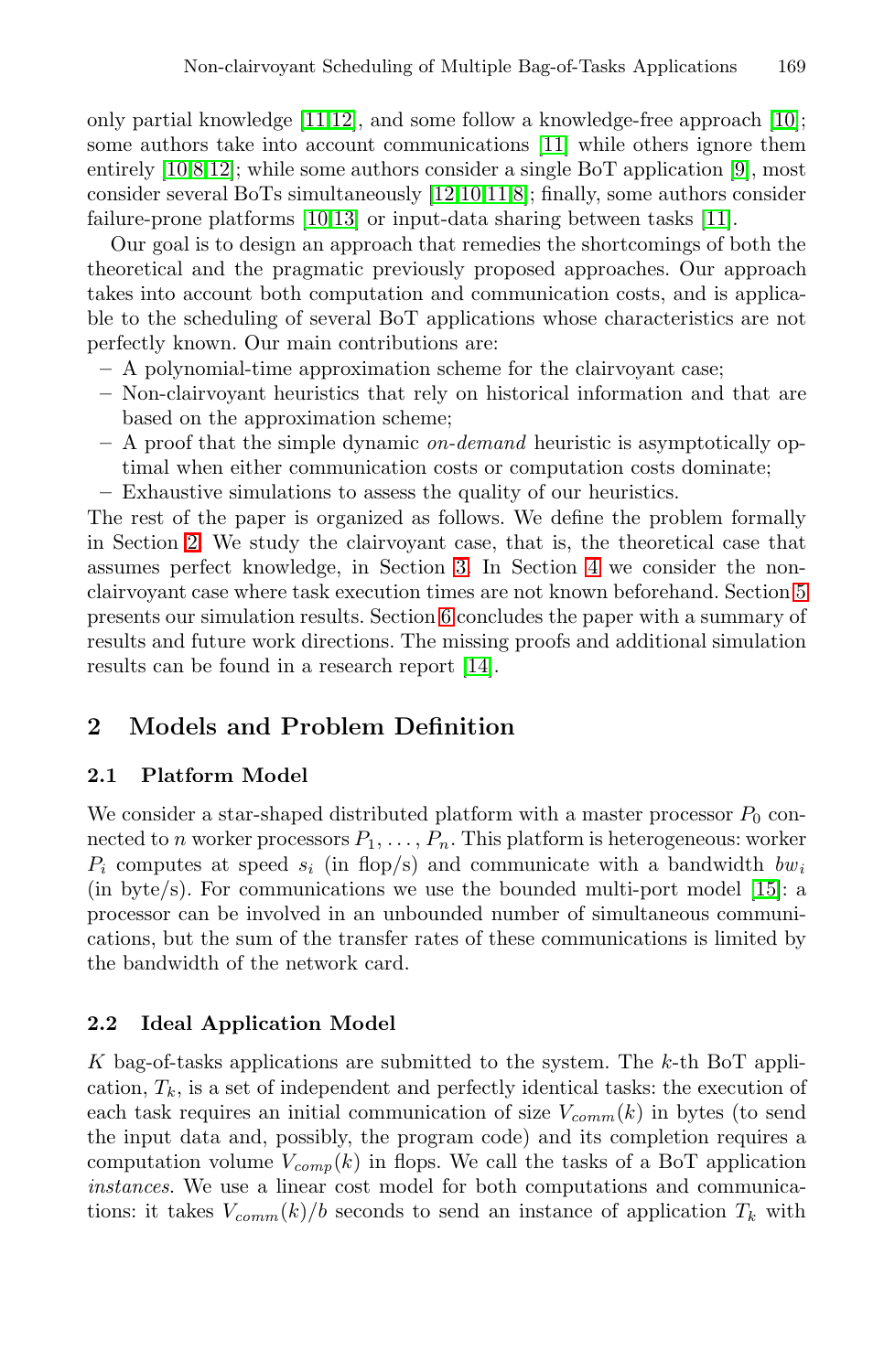a bandwidth b, and  $V_{comp}(k)/s_i$  seconds for worker  $P_i$  to process it. We allow the overlap of computations and communications: a worker can process an instance while retrieving another instance from the master. The master does not participate in the work. Like most previous works we neglect the transmission of output data back to the master.

#### **2.3 Performance Objective**

A traditional scheduling objective is the minimization of the overall execution time, or makespan. Since each application comprises a large number of instances, instead of targeting makespan minimization we focus on maximizing the average number of instances processed per time-unit, or *throughput*. This work is thus in the context of *steady-state* scheduling [16]. Note that the steady-state approach often allows to design asymptotically optimal schedules for makespan minimization, while makespan minimization itself is NP-complete. We use  $\rho^{(k)}$  to denote the throughput of application  $T_k$ , and  $\rho_i^{(k)}$  the contribution of worker  $P_i$  to this throughput. Although our goal is to maximize the overall throughput, i.e., the sum of the throughputs of the applications, we allow applications to have different priorities.  $\pi_k$  denotes the priority of  $T_k$  and we enforce the constraint that the throughput of an application is proportional to its priority:  $\rho^{(k)}/\pi_k = \rho^{(1)}/\pi_1$ .

#### **2.4 Realistic Probabilistic Application Model**

Section 2.2 describes the application model used in existing theoretical studies. This model assumes that instances of a BoT application have perfectly identical characteristics, which rarely holds in practice. Instances of a same application typically share some common features because they correspond to execution of the same program. However, their characteristics often differ, e.g., in the case when the program's execution time depends on the input data. To take these variations into account, we assume that for each BoT application there exist two probability distributions. One distribution describes the communication costs of the instances, and the other describes their computation costs. We use different distributions for each application, since different applications have different characteristics. Accounting for these differences should make it possible to produce better schedules. More formally, we consider two random variables (RV) for each application  $T_k$ :

- $X_{\text{comm}}^{(k)}$  is an RV that measures the communication cost of instances of  $T_k$ .  $X_{comm}^{(k)}(u)$  denotes the realization of this RV for the u-th instance;
- $X_{comp}^{(k)}$  is an RV that measures the computation cost of instances of  $T_k$ .  $X_{comp}^{(k)}(u)$  denotes the realization of this RV for the u-th instance;

We assume knowledge of lower and upper bounds on the values of these two RVs. Lower bounds are denoted  $\min_{comm}^{(k)}$  and  $\min_{comp}^{(k)}$ , and upper bounds  $\max_{comm}^{(k)}$ and max ${}_{comp.}^{(k)}$ . The characteristics of the instances of application  $T_k$  are then fully described by the following joint probability distribution:

$$
\forall c_1, d_1 \geq 0, \forall c_2 \geq c_1, \forall d_2 \geq d_1, \mathcal{P}\left(c_1 \leq X_{comp}^{(k)} \leq c_2; d_1 \leq X_{comm}^{(k)} \leq d_2\right).
$$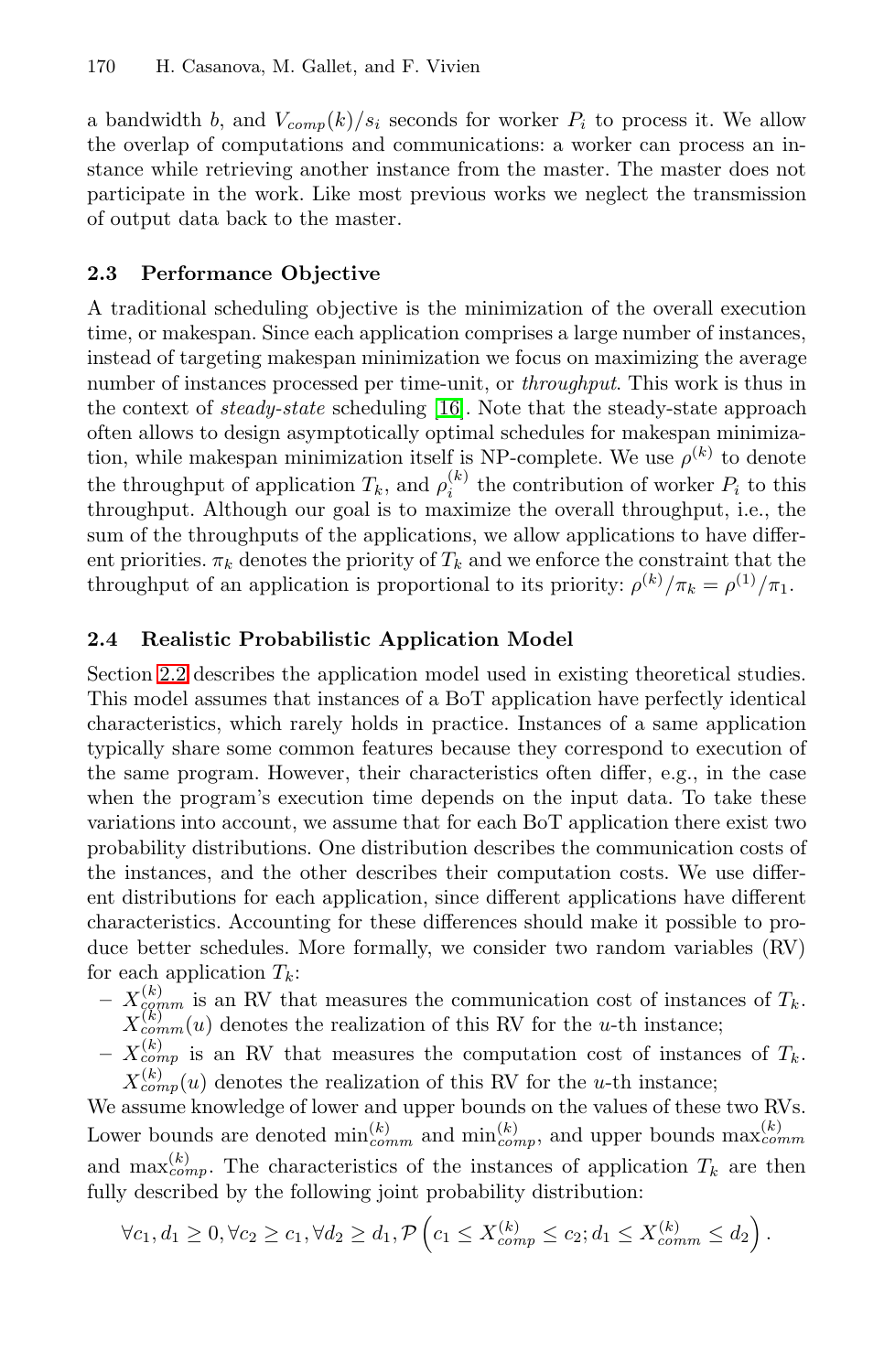In general, RVs  $X_{comm}^{(k)}$  and  $X_{comp}^{(k)}$  are not independent since computation times can depend on input data size. In practice, these distributions are not known but can be approximated based on historical observations.

## **3 The Clairvoyant Case**

In this section we study the *clairvoyant* case, i.e., the case in which the characteristics of each application instance are perfectly known. We first recall the optimal solution for the ideal application model (Section 3.1). Building on this result, we design an approximation algorithm for our probabilistic application model (Section 3.2). Results in this section form the basis of scheduling heuristics for the more realistic non-clairvoyant case.

#### **3.1 Optimal Solution for the Ideal Application Model**

The optimal solution for our ideal application model is given in [4] (which is, in fact, applicable to a more general problem). This solution is expressed as an optimal solution of Linear Program (1), which expresses the following necessary and sufficient constraints to guarantee a valid schedule:

- The total throughput of application  $T_k$  is the sum of the contributions of all processors (Constraint (1a));
- The throughput of  $T_k$  is proportional to its priority (Constraint (1b));
- **–** A worker cannot exceed its processing capability: the sum, over all applications, of the times it devotes to instance processing per time-unit cannot exceed the duration of a time-unit (Constraint (1c));
- **–** A worker cannot exceed its incoming bandwidth: the sum, over all applications, of the times it devotes per time-unit to receiving instances cannot exceed the duration of a time-unit (Constraint (1d));
- **–** The master cannot exceed its outgoing bandwidth: the sum, over all workers and applications, of the times it devotes per time-unit to sending instances cannot exceed the duration of a time-unit (Constraint (1e)).

The objective is to maximize the overall throughput. This is equivalent to maximizing the throughput of one of the applications, e.g.,  $T_1$ , since the throughputs of all applications are proportionally related. All variables in the linear program are rational, meaning that an optimal solution can be computed in polynomial time.

$$
\begin{cases}\n\text{MAXIMIZE } \rho^{(1)} \text{ UNDER THE CONSTRAINTS} \\
\text{(1a)} \quad \forall k, 1 \le k \le K, \quad \sum_{1 \le i < n} \rho_i^{(k)} = \rho^{(k)} \\
\text{(1b)} \quad \forall k, 2 \le k \le K, \quad \frac{\rho^{(k)}}{\pi_k} = \frac{\rho^{(1)}}{\pi_1} \\
\text{(1c)} \quad \forall 1 \le i < n, \quad \sum_{1 \le k \le K} \rho_i^{(k)} \frac{V_{comp}(k)}{s_i} \le 1 \\
\text{(1d)} \quad \forall 1 \le i < n, \quad \sum_{1 \le k \le K} \rho_i^{(k)} \frac{V_{comm}(k)}{bw_i} \le 1 \\
\text{(1e)} \quad \sum_{1 \le i < n} \sum_{1 \le k \le K} \rho_i^{(k)} \frac{V_{comm}(k)}{bw_0} \le 1\n\end{cases} \tag{1}
$$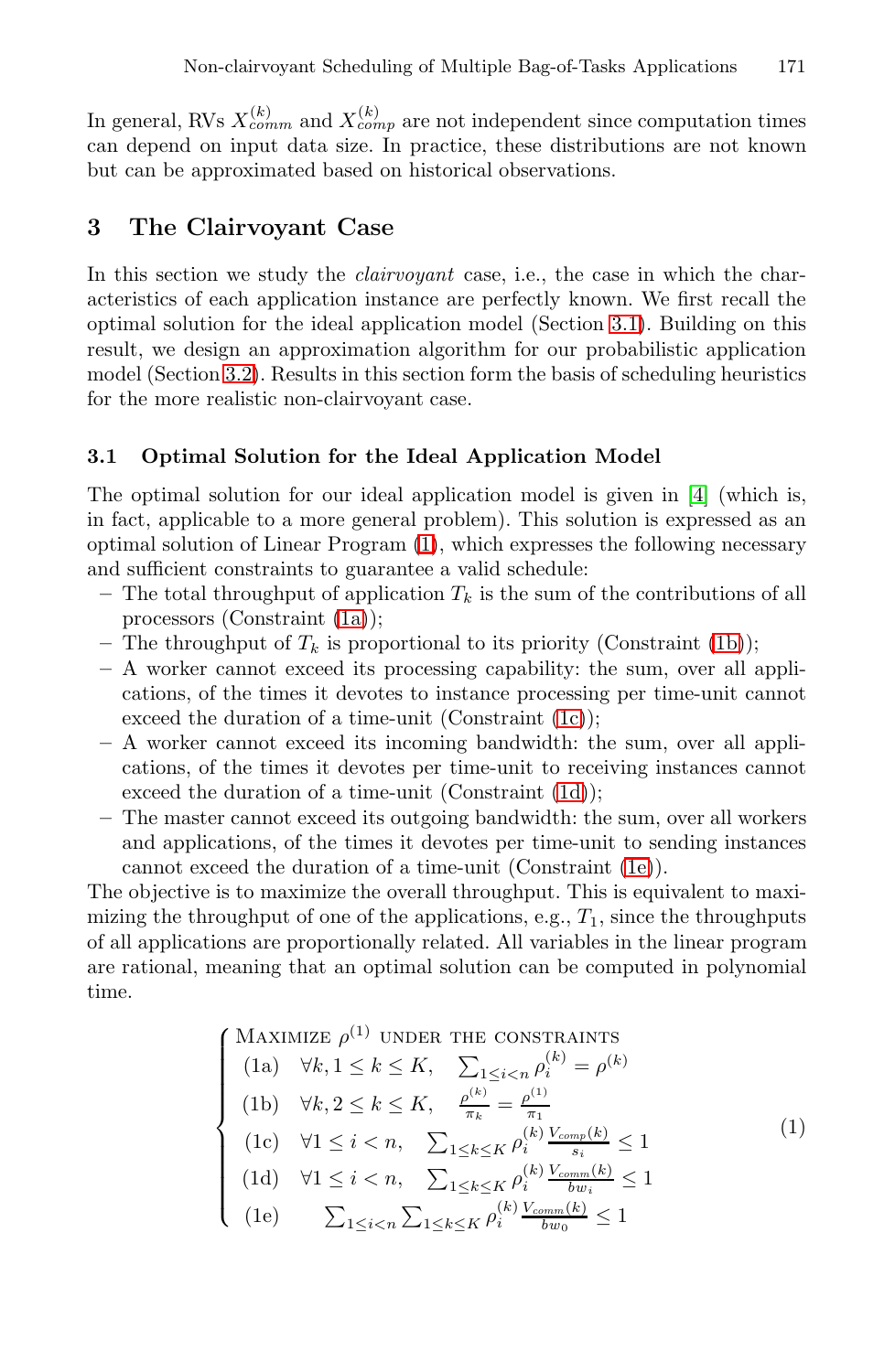#### **3.2 Approximation Scheme for the Probabilistic Application Model**

With the more realistic probabilistic application model, the different instances of a given application  $T_k$  no longer have the same communication and computation characteristics, but we assume that we know their distributions. The idea underlying our approximation scheme is to split each application into several *virtual* applications such that two instances of the same virtual application have communication and computation characteristics sufficiently similar that considering them to be identical will not have a significant impact on the performance of the schedule. The virtual applications are defined based on a parameter  $\varepsilon$ . If  $\rho^*$  is the throughput of an optimal solution, our approximation scheme will produce a solution whose throughput  $\rho$  is at least equal to  $\rho^*/(1+\varepsilon)$ .

For application  $T_k$ , let  $\gamma_q^{(k)} = (1 + \varepsilon)^q \min_{comm}^{(k)}$ , for  $0 \le q \le Q^{(k)}$ ,  $\delta_r^{(k)} = (1 + \varepsilon)^q \min_{m \in \mathbb{N}}$  $(\varepsilon)^r \min_{comp}^{(k)}$ , for  $0 \le r \le R^{(k)}$ ,  $Q^{(k)} = 1 + \left[ \ln \left( \frac{\max_{comp}^{(k)}}{\min_{comp}^{(k)}} \right) \right]$  $\left|\left|\ln(1+\varepsilon)\right|\right|$ , and  $R^{(k)}=$  $1 + \left| \ln \left( \frac{\max_{comp}^{(k)}}{\min_{comp}^{(k)}} \right) / \ln(1+\varepsilon) \right|$ . Let  $I_{q,r}^{(k)}$  be the interval  $\left[ \gamma_q^{(k)}; \gamma_{q+1}^{(k)} \right] \times \left[ \delta_r^{(k)}; \delta_{r+1}^{(k)} \right]$ . An instance of application  $T_k$  belongs to interval  $I_{q,r}^{(k)}$  if its communication cost is comprised between  $\gamma_q^{(k)}$  and  $\gamma_{q+1}^{(k)}$  and its computation cost is between  $\delta_r^{(k)}$ and  $\delta_{r+1}^{(k)}$ . *Virtual application*  $T_{k,q,r}$  is the subset of the instances of application  $T_k$  that belong to interval  $I_{q,r}^{(k)}$ .  $\rho_{i,q,r}^{(k)}$  is the contribution of processor  $P_i$  to the throughput of the virtual application  $T_{k,q,r}$ . Figure 1 shows an example with 3 applications partitioned into virtual applications with  $\varepsilon = 0.4$ . Note that some virtual applications are empty, like  $T_{1,1,3}$ .

The instances of a virtual application  $T_{k,q,r}$  do not have the same communication costs and the same computation costs. However, by definition, all instances of  $T_{k,q,r}$  have a communication cost no greater than  $\gamma_{q+1}^{(k)}$  and a computation



**Fig. 1.** Example of partitioning into virtual applications ( $\varepsilon = 0.4$ )



**Fig. 2.** Partition of samples in  $3 \times 3$ buckets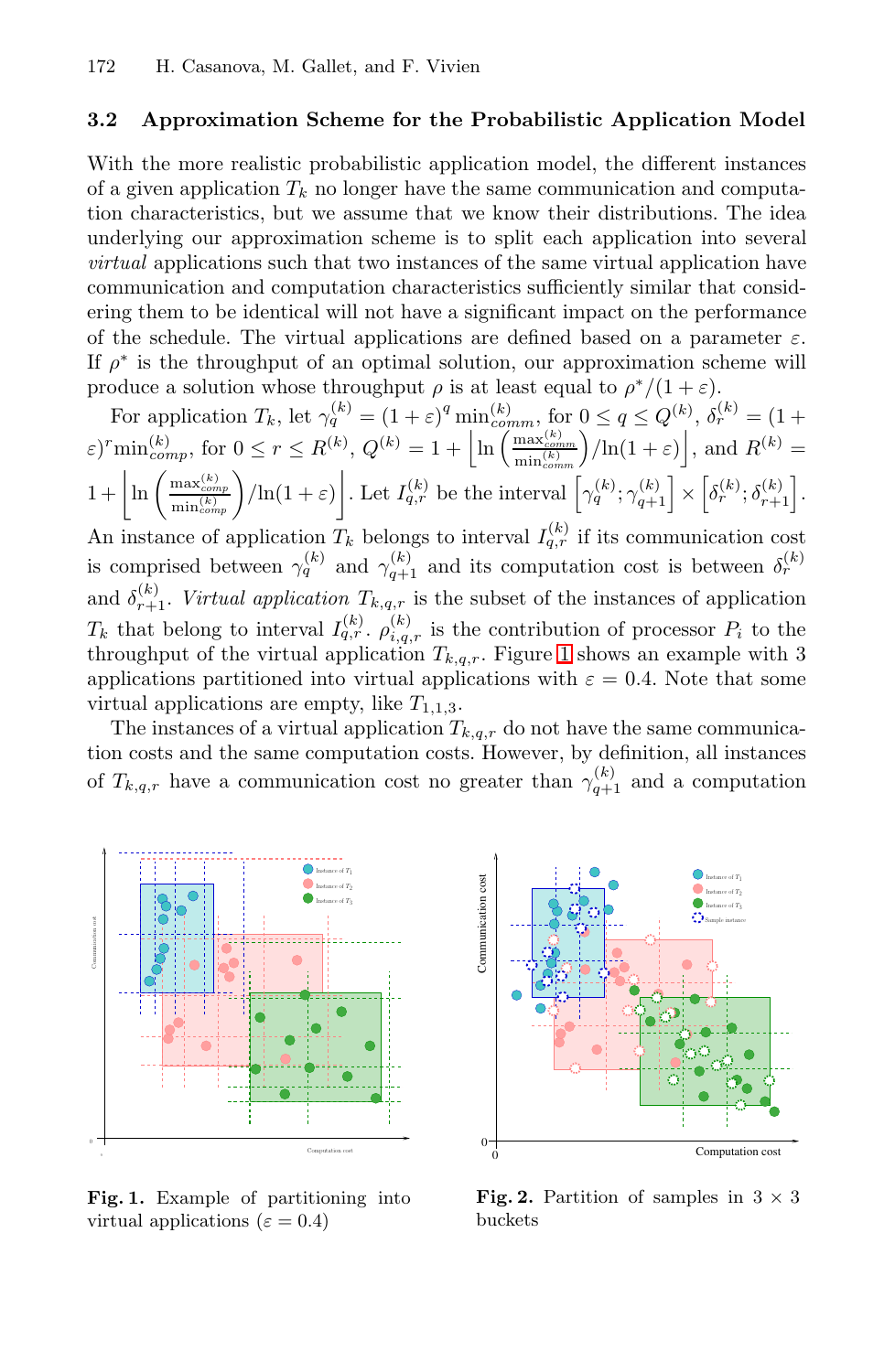cost no greater than  $\delta_{r+1}^{(k)}$ . We now apply the linear programming approach seen in Section 3.1. To do so, we follow a pessimistic approach: we approximate the communication and computation costs of all instances of  $T_{k,q,r}$  by  $\gamma_{q+1}^{(k)}$  and  $\delta_{r+1}^{(k)}$ . Finally, to adapt Linear Program (1) to the probabilistic application model, we need to account for the probability distributions of instance characteristics. More precisely, we denote by  $p_{q,r}^{(k)}$  the probability that an instance of  $T_k$  belongs to  $T_{k,q,r}$ :

$$
p_{q,r}^{(k)} = \mathcal{P}\left(\gamma_q^{(k)} \le X_{comm}^{(k)} < \gamma_{q+1}^{(k)}; \delta_r^{(k)} \le X_{comp}^{(k)} < \delta_{r+1}^{(k)}\right).
$$

By construction,  $\forall k, \sum_{q,r} p_{q,r}^{(k)} = 1$ . If we randomly pick t instances of application  $T_k$ , we expect  $t \cdot p_{q,r}^{(k)}$  of these instances to belong to virtual application  $T_{k,q,r}$ . We can then link the throughput of virtual application  $T_{k,q,r}$ ,  $\rho_{q,r}^{(k)}$ , to the throughput of application  $T_k$ :  $\rho_{q,r}^{(k)} = \rho^{(k)} p_{q,r}^{(k)}$ . We obtain Linear program (2).

$$
\begin{cases}\n\text{MAXIMIZE } \rho^{(1)} \text{ UNDER THE CONSTRAINTS} \\
(2a) \quad \forall k, 1 \le k \le K, \forall q < Q^{(k)}, \forall r < R^{(k)}, \sum_{1 \le i < n} \rho_{i,q,r}^{(k)} = p_{q,r}^{(k)} \rho^{(k)} \\
(2b) \quad \forall k, 1 \le k \le K, \quad \frac{\rho_{n}^{(k)}}{\pi_k} = \frac{\rho_{n}^{(1)}}{\pi_1} \\
(2c) \quad \forall 1 \le i < n, \quad \sum_{1 \le k \le K} \sum_{q < Q^{(k)}, r < R^{(k)}} \left( \rho_{i,q,r}^{(k)} \frac{\delta_{r+1}^{(k)}}{\sigma_{i,q}} \right) \le 1 \\
(2d) \quad \forall 1 \le i < n, \quad \sum_{1 \le k \le K} \sum_{q < Q^{(k)}, r < R^{(k)}} \left( \rho_{i,q,r}^{(k)} \frac{\gamma_{q+1}^{(k)}}{\sigma_{w_i}} \right) \le 1 \\
(2e) \quad \sum_{1 \le i < n} \sum_{1 \le k \le K} \sum_{q < Q^{(k)}, r < R^{(k)}} \left( \rho_{i,q,r}^{(k)} \frac{\gamma_{q+1}^{(k)}}{\sigma_{w_0}} \right) \le 1\n\end{cases} \tag{2}
$$

**Theorem 1.** *An optimal solution to Linear Program* (2) *achieves a throughput*  $\rho$  *no smaller than*  $\rho^*/(1+\varepsilon)$ *, where*  $\rho^*$  *is the optimal throughput.* 

In the following we call  $\varepsilon$ -APPROX the schedule defined by an optimal solution of Linear Program (2) for a given value of  $\varepsilon$ . The careful reader may remark that we make the underlying assumption that our random picks are perfect: when we randomly pick t instances of application  $T_k$ , we assume that exactly  $t \cdot p_{q,r}^{(k)}$  of them belong to virtual application  $T_{k,q,r}$ . While this is a theoretical weakness of our approximation scheme, simulation results Section 5 show that this weakness has no significant impact in practice.

## **4 The Non-clairvoyant Case**

In this section we consider the case in which some or all of the characteristics of an application instance are not known before the instance completes.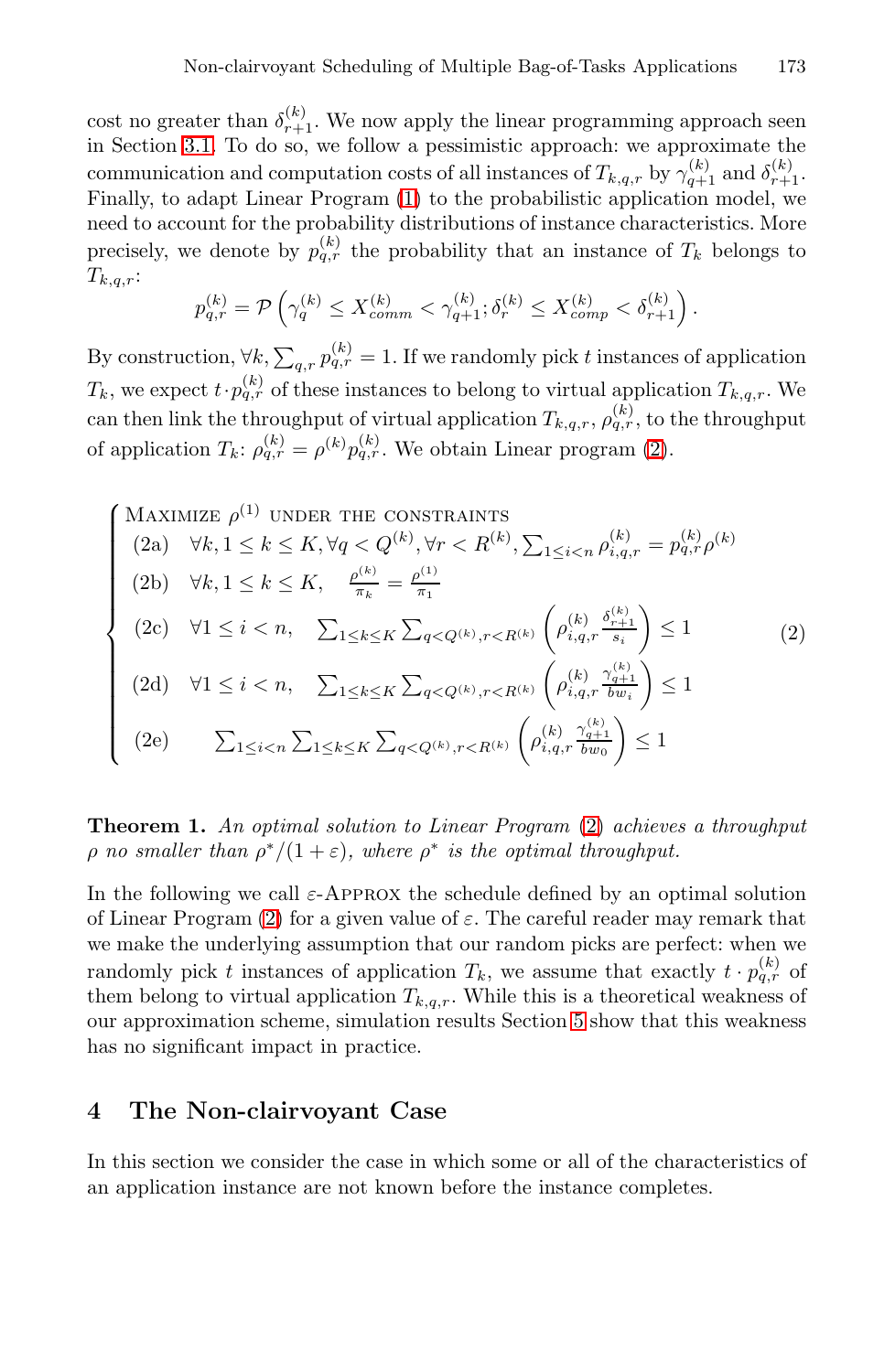#### **4.1 Performance of the On-Demand Heuristic**

On-Demand is a simple dynamic heuristic: the master allocates a randomly chosen yet to be computed instance to the first worker that requests additional work. To take advantage of computation and communication overlap, each worker has a buffer that can contain  $b \geq 1$  instances: while an instance is processed, a worker can ask for, receive, and store, at most b additional instances. Therefore, On-Demand does not make any distinction between the different processors, the different BoT applications, or the different instances of a BoT application. It turns out that ON-DEMAND achieves asymptotically optimal performance when computation times dominate  $-$  i.e., when any computation takes more time than any communication and the output bandwidth of the master is never constraining — and when communication times dominate — i.e., when any communication takes more time than any computation. More formally, communication times dominate if

$$
\frac{\min_{1 \leq k \leq K} \min_{comm}}{\max_{0 \leq i \leq n} bw_{i}} \geq \frac{\max_{1 \leq k \leq K} \max_{comm}}{\min_{1 \leq i \leq n} s_{i}},
$$

and computation times dominate if

$$
bw_0 \geq \sum_{i=1}^n bw_i \quad \text{and} \quad \frac{\min_{1 \leq k \leq K} \min_{comp}^{(k)}}{\max_{1 \leq i \leq n} s_i} \geq \frac{\max_{1 \leq k \leq K} \max_{comp}^{(k)}}{\min_{0 \leq i \leq n} bw_i}.
$$

The additional constraint on the bandwidth of the master is required since we do not specify the behavior of communications in the presence of contention.

**Theorem 2.** *If either communication times or computation times dominate,* and if each worker has a finite buffer, then ON-DEMAND achieves asymptotically *optimal performance.*

The constraint on the master's bandwidth can be relaxed. If processor  $P_i$  is always granted at least a fraction  $\alpha_i$  of its input bandwidth when it requests work, then Theorem 2 still holds if

$$
\frac{\min_{1 \leq k \leq K} \min_{comp}^{(k)}}{\max_{1 \leq i \leq n} s_i} \geq \frac{\max_{1 \leq k \leq K} \max_{comp}^{(k)}}{\min_{0 \leq i \leq n} \alpha_i b w_i}.
$$

We conclude that ON-DEMAND is asymptotically optimal for simple instances of the problem. However, practical heuristics are needed for the difficult cases, that is when neither the communications nor the computations can be neglected.

#### **4.2 Practical Heuristics**

In this section we adapt our  $\varepsilon$ -APPROX algorithm to a non-clairvoyant framework. We assume that an instance's computation cost is not known until it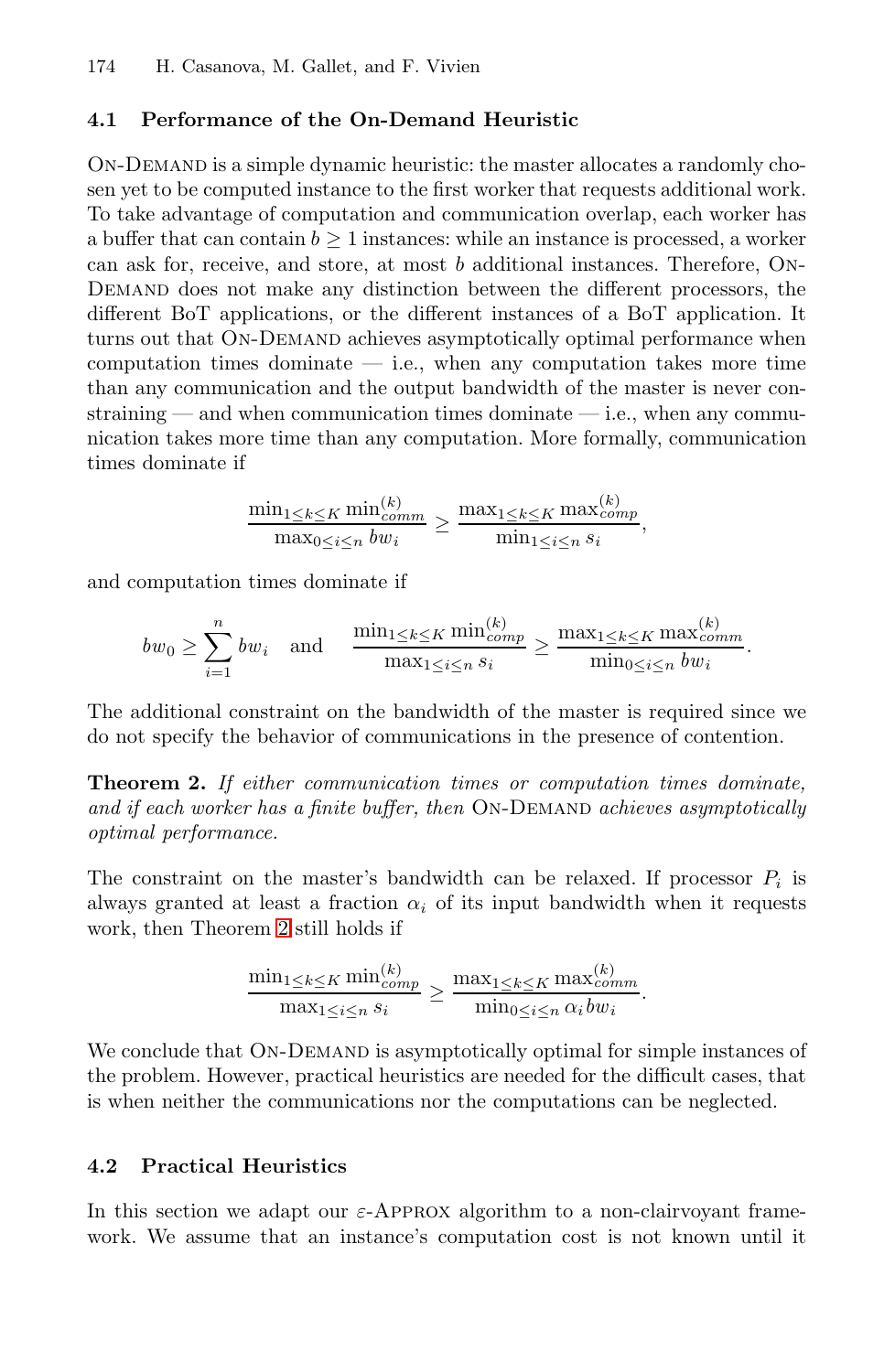completes. However, we assume that communication costs are known. This assumption is reasonable because one should always be able to measure the size of the input data and of the program to be transferred.

Our practical heuristics are built on historical data. For each BoT application, we use a percentage of its instances (10% in our experiments) as a sample. We use the characteristics of this sample as if they were the characteristics of the whole BoT. For instance, we compute the lower and upper bounds on the communication costs of all instances based on this sample. Ideally, we would also be able to determine the probability  $p_{q,r}^{(k)}$  that an instance of application  $T_k$ belongs to virtual application  $T_{k,q,r}$ , which is simply defined based on an interval (see Section 3.2). However, in a non-clairvoyant framework we have no estimates of instance computation costs and cannot compute this interval. Instead, we only consider intervals of the form  $[\alpha; \beta] \times \left[\min_{comp}^{(k)}; \max_{comp}\right]$  to define virtual applications, i.e., simply not partitioning instances based on computation costs. The question is how to define  $\alpha$  and  $\beta$ . We could conceivably pick a parameter  $\varepsilon$  and subdivide the range of communication sizes following the approach used for  $\varepsilon$ -APPROX. However, recall that we have only a small sample of instances at our disposal. Subdividing each application into a large number of virtual applications would mean estimating the probabilities for each of these virtual application (the  $p_{q,r}^{(k)}$ 's) on even smaller sub-samples. Such estimates are likely to be of poor quality. For these reasons, we only subdivide each application into a small number v of virtual applications. Virtual application  $T_{k,q,1}$  is then defined by the interval

$$
\left[\min_{comm}^{(k)} \left( \frac{\max_{comm}^{(k)}}{\min_{comm}^{(k)}} \right)^{\frac{q-1}{v}}; \min_{comm}^{(k)} \left( \frac{\max_{comm}^{(k)}}{\min_{comm}^{(k)}} \right)^{\frac{q}{v}} \right] \times \left[\min_{comp}^{(k)}; \max_{comp}^{(k)}\right],
$$

which is a simple geometric subdivision of  $\left[\min_{comm}^{(k)}; \max_{comm}^{(k)}\right]$ .

Once the virtual applications and their characteristics are defined, one can compute an optimal solution of Linear Program (2). To implement this solution we proceed as follows. The different instances of the different applications are scheduled in a random order. If the next instance to schedule is an instance of  $T_{k,q,1}$ , it is allocated to the available worker  $P_i$  that has the lowest ratio of  $\rho_{i,q,1}^{(k)}$  to the number of instances of  $T_{k,q,1}$  completed so far by  $P_i$ . We call the heuristic we have just described, which partitions each application into  $v$  virtual applications,  $LP\_sAMP(v)$ .

## **5 Experimental Results**

#### **5.1 Simulation Methodology**

All algorithms are simulated using the SimGrid toolkit [17], and solutions of linear programs are computed by GLPK [18]. All source code is available at [http://](http://perso.ens-lyon.fr/matthieu.gallet/downloads/StochasticBOT.tar.gz) [perso.ens-lyon.fr/matthieu.gallet/downloads/StochasticBOT.tar.gz](http://perso.ens-lyon.fr/matthieu.gallet/downloads/StochasticBOT.tar.gz).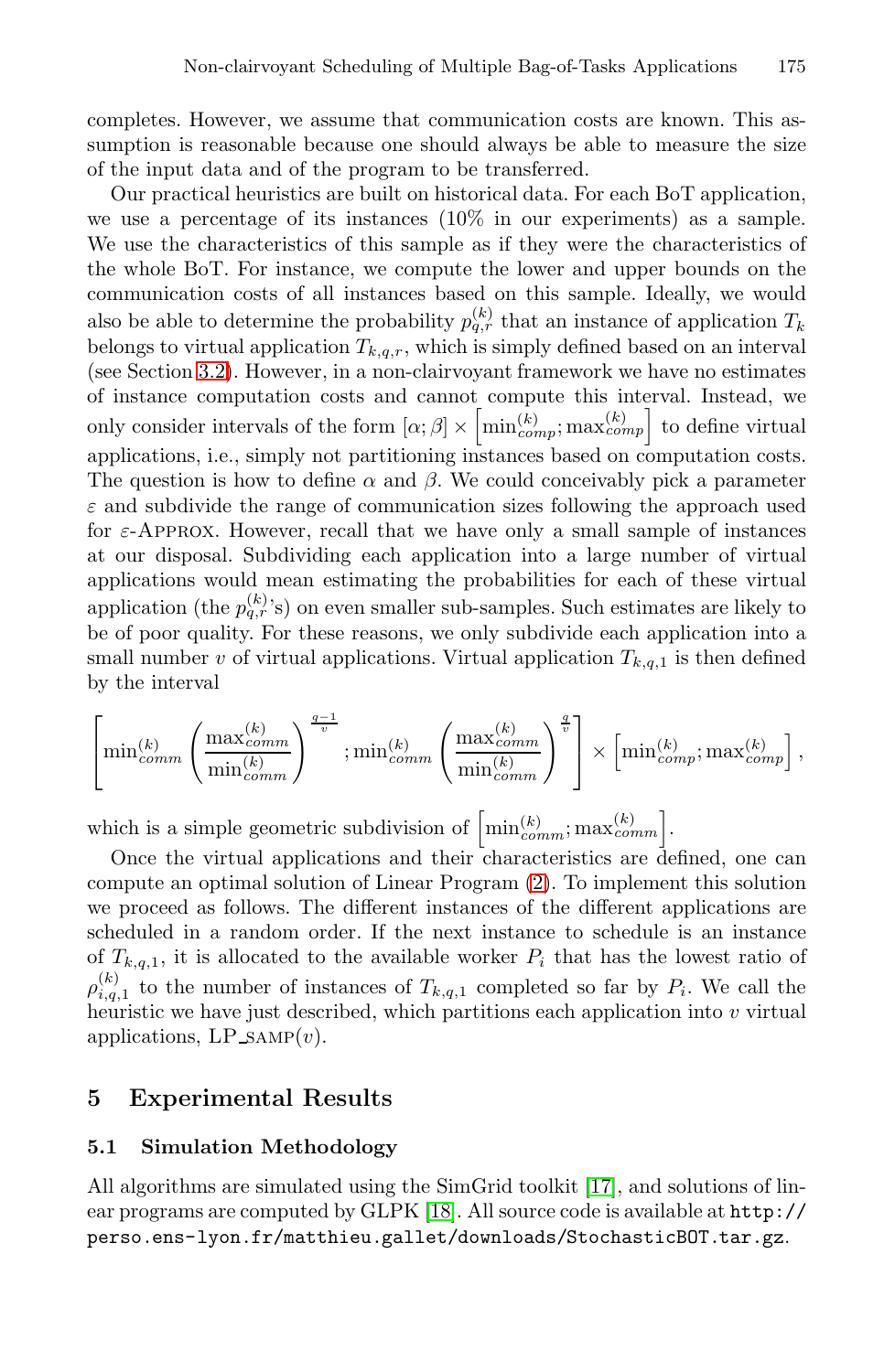*Applications –* Each simulation experiment is for  $K = 3$  or  $K = 4$  applications. All applications in an experiment have either 100, 1, 000, or 5, 000 instances. Based on [10,11,8], the characteristics of the instances of an application are sampled from uniform distributions. The communication cost  $v_{comm}$  of an instance of application  $T_k$  is in in interval  $[\min_{comm}^{(k)}$ ;  $\max_{comm}^{(k)}]$ , where  $\min_{comm}^{(k)}$ and  $\max_{comm}^{(k)}$  are defined using two variables: *deviation*, which can take values 0.05, 0.35, and 0.65, and *magnitude*, which can take values 1, 2, 0.4, and 0.1. We have:  $\min_{comm}^{(k)} = (1 - deviation)$  *magnitude*  $\times 10^5$  and  $\max_{comm}^{(k)} =$  $(1+deviation)$ *magnitude*  $\times 10^5$ . In an experiment, all K applications use the same value of *deviation* but each application use a different value of *magnitude* among the first K possible values above. The computation cost  $v_{comp}$  of that same instance is then randomly and uniformly picked in the interval  $[CCR \times (\phi v_{comm} +$  $(1 - \phi)\min_{comm}^{(k)} \times 10^5$ ;  $CCR \times (v_{comm} + (1 - \phi)\max_{comm}) \times 10^5$ , where  $\phi$ , the correlation factor, takes any value in  $\{0, 0.5, 1\}$  and where *CCR*, the communication to computation ratio, takes any value in  $\{0.05; 0.67; 1; 1.67; 20\}$ .  $\phi$  and *CCR* take the same value for all instances of all applications in an experiment. If  $\phi = 0$ ,  $v_{comm}$  is not used in the definition of  $v_{comp}$ ; if  $\phi = 1$ ,  $v_{comp}$  is completely determined by v*comm*. Finally, instances of all applications are shuffled before the whole set of instances is given as input to the scheduling algorithm.

*Platforms –* We consider platforms with 3, 5, 10, or 15 workers. The communication bandwidth (in byte/s) and the computation speed (in  $10^5 \times$ flop/sec) of each worker are randomly, uniformly, and independently picked in interval  $[60,000; 140,000]$ . The master's bandwidth is equal to 1, 5, 10, or 100 times the average bandwidth of the workers. For the first three values, the master's bandwidth may limit communications.

*Heuristics –* We use ROUND-ROBIN, which distributes instances to workers in a round-robin manner, and ON-DEMAND as references. We use  $LP\_sAMP(v)$  for  $v = 1, 2, 4$ , and 8. These heuristics are all non-clairvoyant. We also use the clairvoyant 0.05-Approx and 0.2-Approx. All heuristics discard the same first  $10\%$  of the instances of each application. LP\_SAMP $(v)$  uses these instances as a sample. 0.05-Approx and 0.2-Approx use the set of all instances as a sample.

*Performance metrics –* For each heuristic, we compute the average throughput by dividing the total number of instances by the achieved makespan. We report on two types of average normalized throughputs: "normalized to best" and "normalized to upper bound." To compute the throughput normalized to best for a heuristic for a given simulation experiment, we divide the throughput of this heuristic by that of the heuristic that achieved the best throughput for this experiment. To compute the throughput normalized to upper bound for a given simulation experiment, we divide the throughput obtained by the heuristic by the upper bound computed according to Theorem 1, i.e., by multiplying by 1.05 the optimal throughput computed by Linear Program (2) for  $\varepsilon = 0.05$ . In both cases, the larger the relative throughput the better, with 1 being the maximum possible value. We present normalized throughput results averaged over all simulation experiments.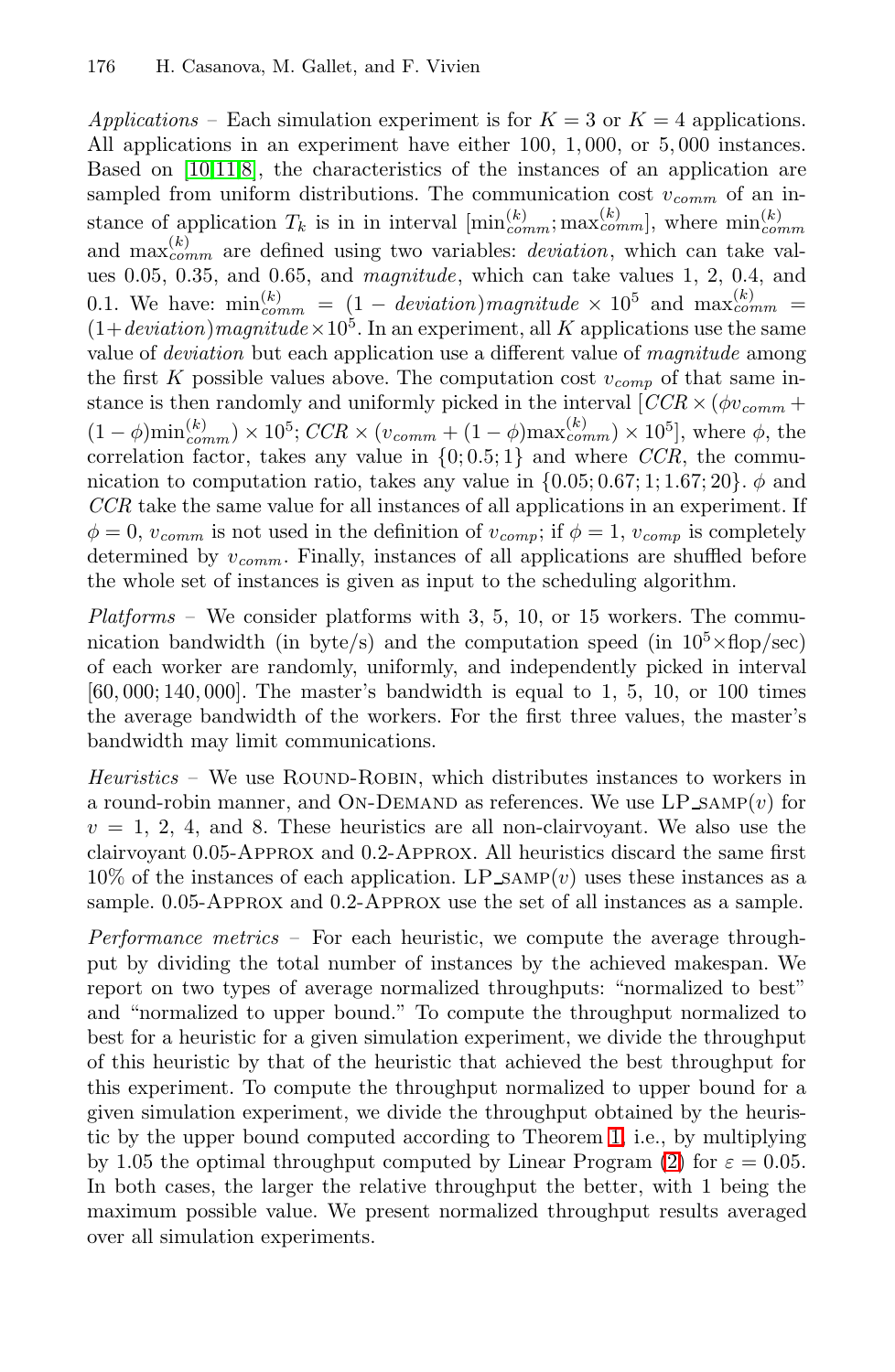| Heuristic                          | Normalized to best | Normalized to upper bound                                                                                  |
|------------------------------------|--------------------|------------------------------------------------------------------------------------------------------------|
| <b>ON-DEMAND</b>                   |                    | $[0.870 \; (\sigma = 0.108, \, \text{min} = 0.638)] \, [0.821 \; (\sigma = 0.109, \, \text{min} = 0.529)]$ |
|                                    |                    | ROUND-ROBIN 0.779 ( $\sigma = 0.123$ , min = 0.443) 0.736 ( $\sigma = 0.126$ , min = 0.371)                |
| $\overline{\text{LP}}$ _SAMP $(1)$ |                    | $(0.971~(\sigma = 0.036, \text{ min} = 0.692))$ (0.917 ( $\sigma = 0.065, \text{ min} = 0.573)$ )          |
| $LP\_SAMP(2)$                      |                    | $[0.875 \; (\sigma = 0.106, \, \text{min} = 0.248)]0.829 \; (\sigma = 0.122, \, \text{min} = 0.200)$       |
| $LP\_SAMP(4)$                      |                    | $[0.819 \; (\sigma = 0.130, \, \text{min} = 0.213)]0.777 \; (\sigma = 0.144, \, \text{min} = 0.183)]$      |
| $LP_{SAMP}(8)$                     |                    | $(0.795~(\sigma = 0.136, \text{min} = 0.151)) [0.754~(\sigma = 0.149, \text{min} = 0.139)]$                |
| $0.05$ -APPROX                     |                    | $[0.993~(\sigma = 0.022, \text{min} = 0.111)]0.937~(\sigma = 0.055, \text{min} = 0.097)$                   |
| $0.2$ -APPROX                      |                    | $[0.985 \; (\sigma = 0.020, \, \text{min} = 0.178)   0.930 \; (\sigma = 0.051, \, \text{min} = 0.148)$     |

**Table 1.** Results averaged over 32,400 simulation scenarios. Standard deviation  $\sigma$  and the minimum throughput are shown in parentheses.

#### **5.2 Results**

We have performed experiments for the 32,400 simulation scenarios defined by the parameter values given in the previous section. Results are shown in Table 1. The first observation is that the best results, for both metrics, are achieved by the two clairvoyant algorithms, 0.05-Approx and 0.2-Approx. 0.05-Approx achieves an average throughput normalized to best above 99%, meaning that is the best performing heuristic for most problem instances. Among the reference algorithms, not surprisingly, On-Demand achieves better and more stable performance than ROUND-ROBIN according to both metrics.  $LP\_SAMP(1)$  achieves even better and more stable performance. In other words, our heuristic, just by differentiating the different BoT applications, leads to higher throughput.  $LP\_SAMP(1)$  bridges half of the gap between the performance of  $ON-DEMAND$ and the theoretical upper bound. Increasing  $v$ , i.e., the number of virtual applications, degrades performance. This is especially true for scheduling instances containing few instances per applications (see below). Furthermore, increasing  $v$  is only worthwhile if the virtual applications in a same application have significantly different CCRs. This is rarely the case in our experimental settings, hence the overall degradation of performance when  $v$  increases. For applications where the CCR is strongly correlated to the communication cost, increasing the number of virtual application does lead to significant increase in performance. We refer the reader to [14], a research report that contains full experimental results, and summarize salient results below:

*Communication-to-computation ratio (CCR) –* As predicted by Theorem 1, On-Demand returns very good schedules when the CCR is either very large (20) or very small  $(0.05)$ , but it is then tied by LP  $SAMP(1)$ . Expectedly, the performance of ON-DEMAND is worst for intermediate values of the CCR. The performance of  $LP\_SAMP(v)$  heuristics is mostly independent of the CCR.

*Number of instances per application –* Unlike ON-DEMAND, LP\_SAMP $(v)$  heuristics are sensitive to the number of instances. However, even for 100-instance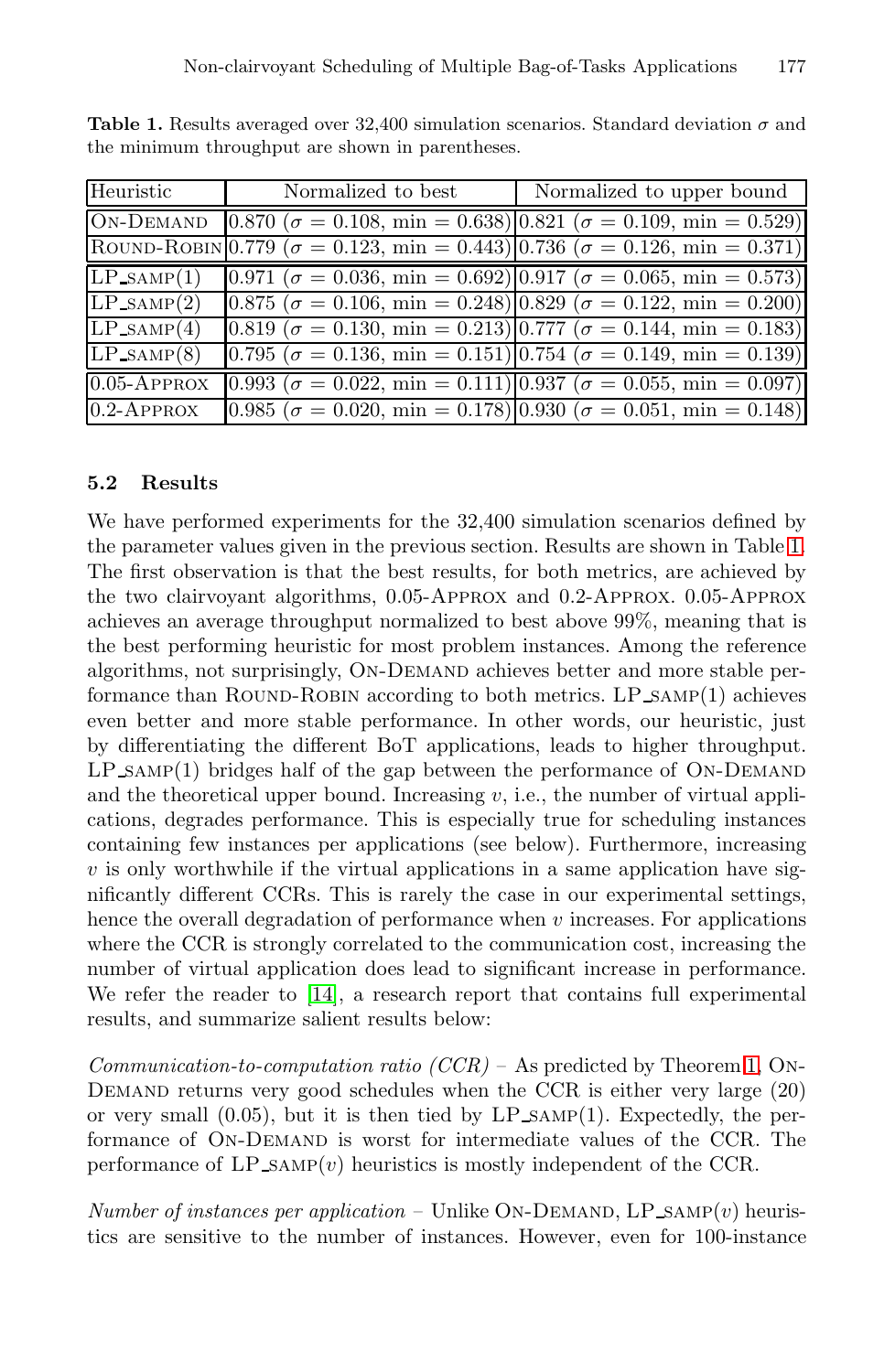experiments,  $LP\_SAMP(1)$  achieves on average better throughputs than ON-DEMAND  $(95.1\%$  vs. 87.9%, for throughputs normalized to best). But for 100 instances increasing the number of virtual applications has a strong negative impact (since the sub-samples are far too small to be meaningful). Moving from 100 to 1,000 instances has a limited impact on LP samp(1) but dramatically improves the performance of the LP\_SAMP $(v > 1)$  heuristics.

*Correlation factor –* The performance of all LP  $SAMP(v)$  heuristics increases with the correlation factor  $\phi$ , but LP\_SAMP(1) remains the best heuristic.

*Running times –* Solving a linear program for 20 workers and 100 different applications made of 5, 000 instances each leads to a running time of 2 seconds for parsing all data and solving the linear program, and an overall simulation time of 22 seconds.

# **6 Conclusion and Perspectives**

We have studied the problem of scheduling multiple bag-of-tasks (BoT) applications when the different tasks in a bag do not have the same characteristics, but have characteristics that follow an unknown distribution. For the theoretical clairvoyant case (computation and communication costs are known beforehand), we have designed an approximation algorithm. Based on this algorithm we have designed a family of heuristics for the practical non-clairvoyant case (only communication costs are known). These heuristics, called LP\_SAMP $(v)$ , infer computation costs from the execution of past instances, and partition application instances into  $v$  subsets which we have called virtual applications. We have proved that the simple ON-DEMAND heuristic is asymptotically optimal when either communication or computation dominates. Through simulation, we have demonstrated that the LP\_SAMP(1) heuristic always delivers good performance, and achieves significantly better performance than ON-DEMAND in the most difficult cases (e.g., communication-to-computation ratio (CCR) close to 1). In other words, LP samp(1), just by differentiating the different BoT applications, leads to better performance, even in the very difficult non-clairvoyant context and with BoT applications with few instances. This proves, once again, the power of statically defined heuristics. The subdivision of an application into a larger number of virtual applications, i.e.,  $LP\_SAMP(v > 1)$ , is only worthwhile for applications that have large numbers of instances and with a CCR that depends on communication costs.

An interesting future direction would be to adapt our  $LP\_SAMP(v)$  heuristics to the *online* case, i.e., when applications are released at different times. Other interesting directions include the automatic definition of the optimal number of virtual applications for each application, and the development of techniques to accommodate non-dedicated processors.

**Acknowledgments.** This work is partially supported by the European Commission's Marie Curie Fellowship IOF #221002.